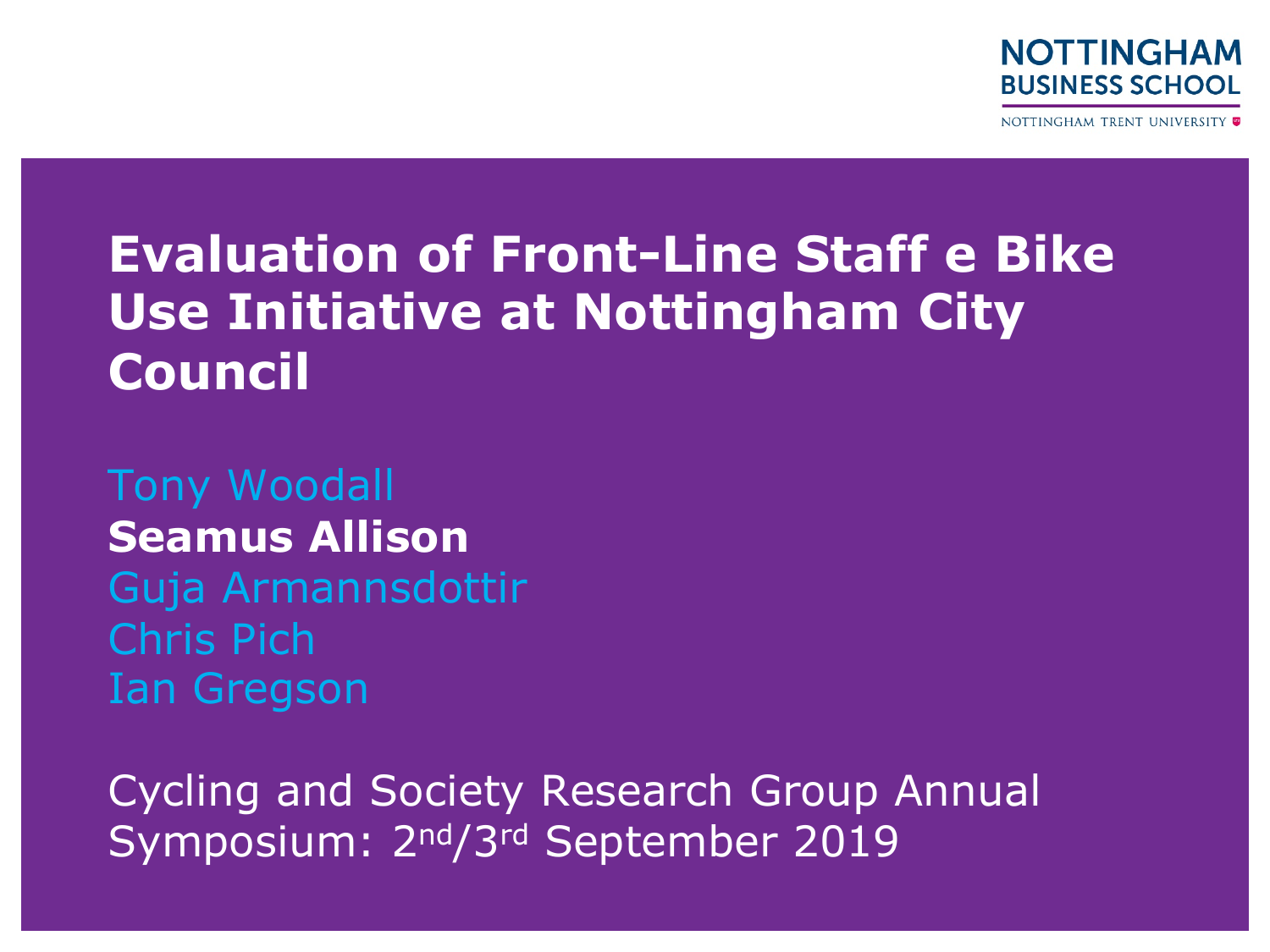## **Strategy:**

Nottingham Local Transport Plan: Implementation Plan 2018 to 2022 (Nottingham City Council, 2019)

# **Policy:**

C3: *"Promotion and support for cycling through work with health, voluntary and other sectors"*

# **Initiative:**

Encourage front-line staff e-bike use

## **Context:**

Adult Social Care (ASC) group.



- Supporting the needs of vulnerable and disadvantaged community members
- Monitored trial of ride-to-work plus day-to-day operational use as an alternative to driving, walking and taking the bus
- Home visits caseload clients



NOTTINGHAM TRENT UNIVERSITY ♥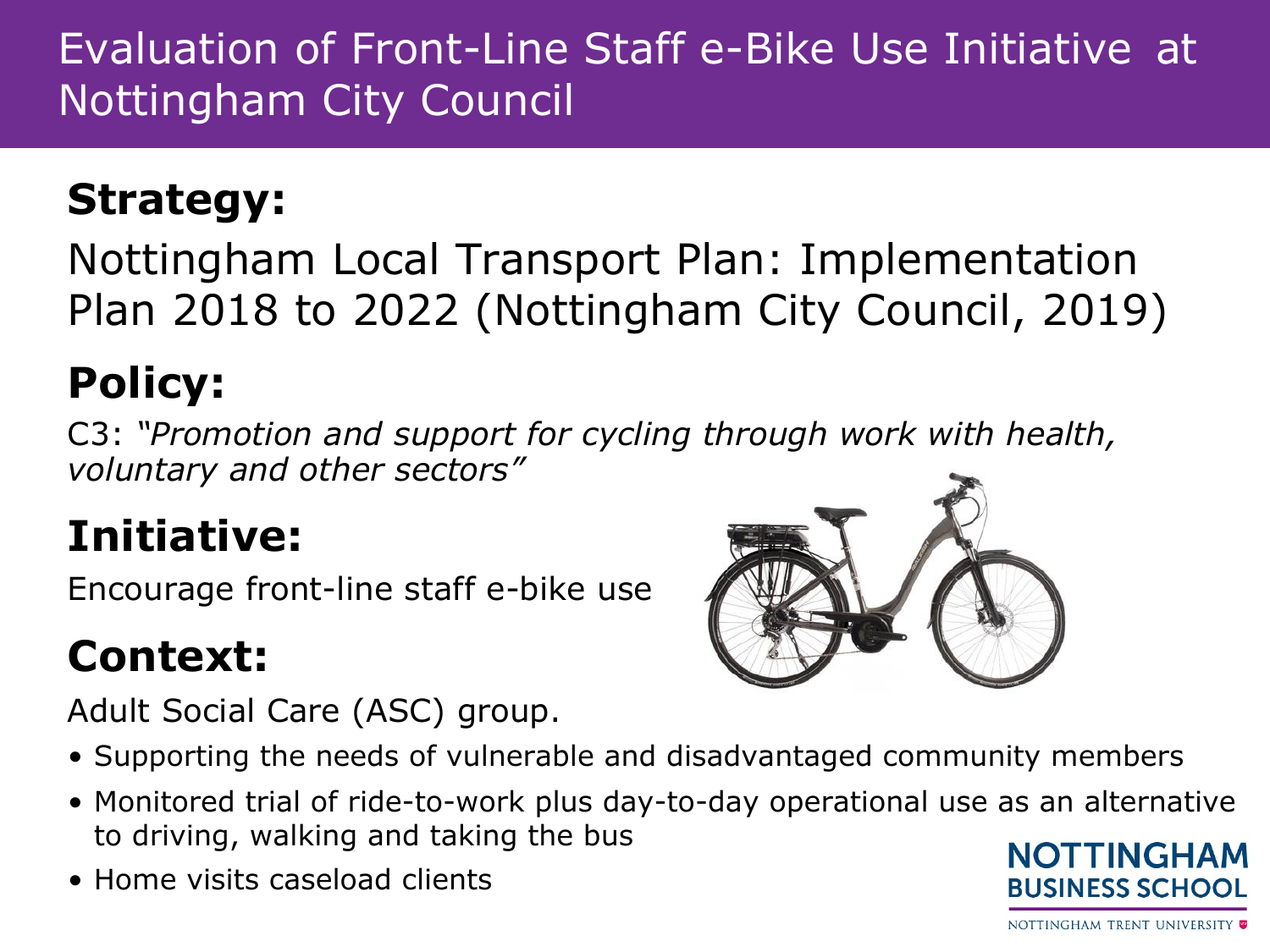*"In order to better understand the impact of e-bikes, comprehensive studies are needed to quantify the influence of e-bikes on travel behaviour."* (Fishman and Cherry, 2016, p. 88)

#### **Current e-bike research**

- **Dangers of e-bike riding**: Hertach et al (2018); Huertas-Leyva, Dozza & Baldanzini (2018); Langford (2015); Schleinitz et al (2016); Wang et al (2018); Weber et al (2014); Yang et al (2018)
- **Ease of e-bike riding**: Leger et al (2019); Plazier et al (2017); Vlakveld (2015)
- **Intention to buy e-bikes**: Kroesen (2017); Simsekoglu & Klöckner (2019)

#### • **Our focus:**

- 1) influence of e-bikes on willingness to cycle
- 2) the social role/impact of e-bikes

See also Behrendt (2016); Fyhri & Fearnley (2015)

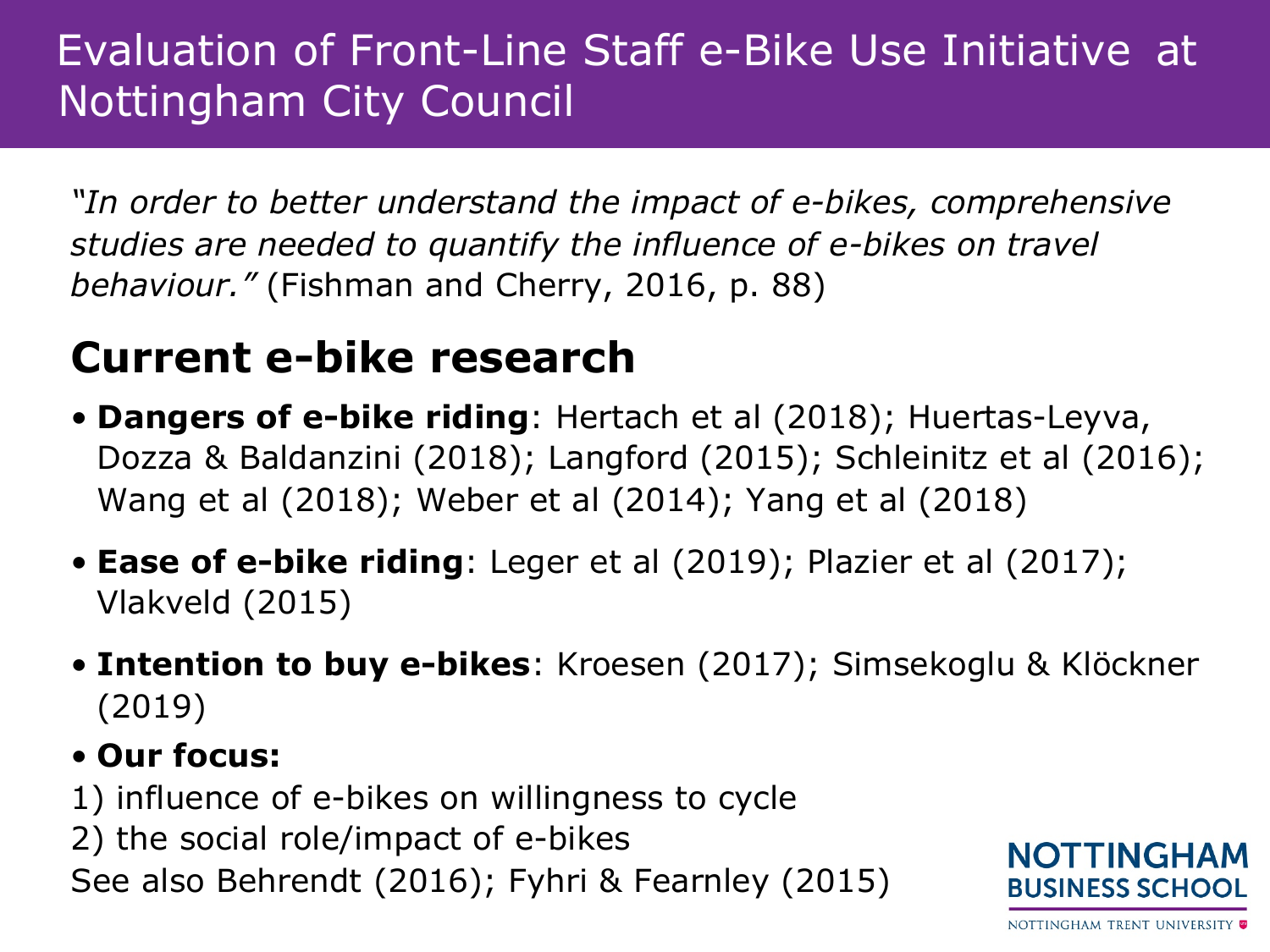## **Method**

- Six volunteers initially
- One-hour focus group held at local adult care centre
- All participants were women not fully representative of whole workforce profile (but key target group)
- Two members of research team (facilitator and notetaker)
- Meeting digitally recorded and notes taken
- Transcript typed up by third party organisation
- Initial "top-lines" summary report delivered to NCC
- Full report with recommendations delivered to NCC once typed transcripts were available – practitioner focus
- Academic focus being pursued in parallel (with approval of NO) NCC)NOTTINGHAM TRENT UNIVERSITY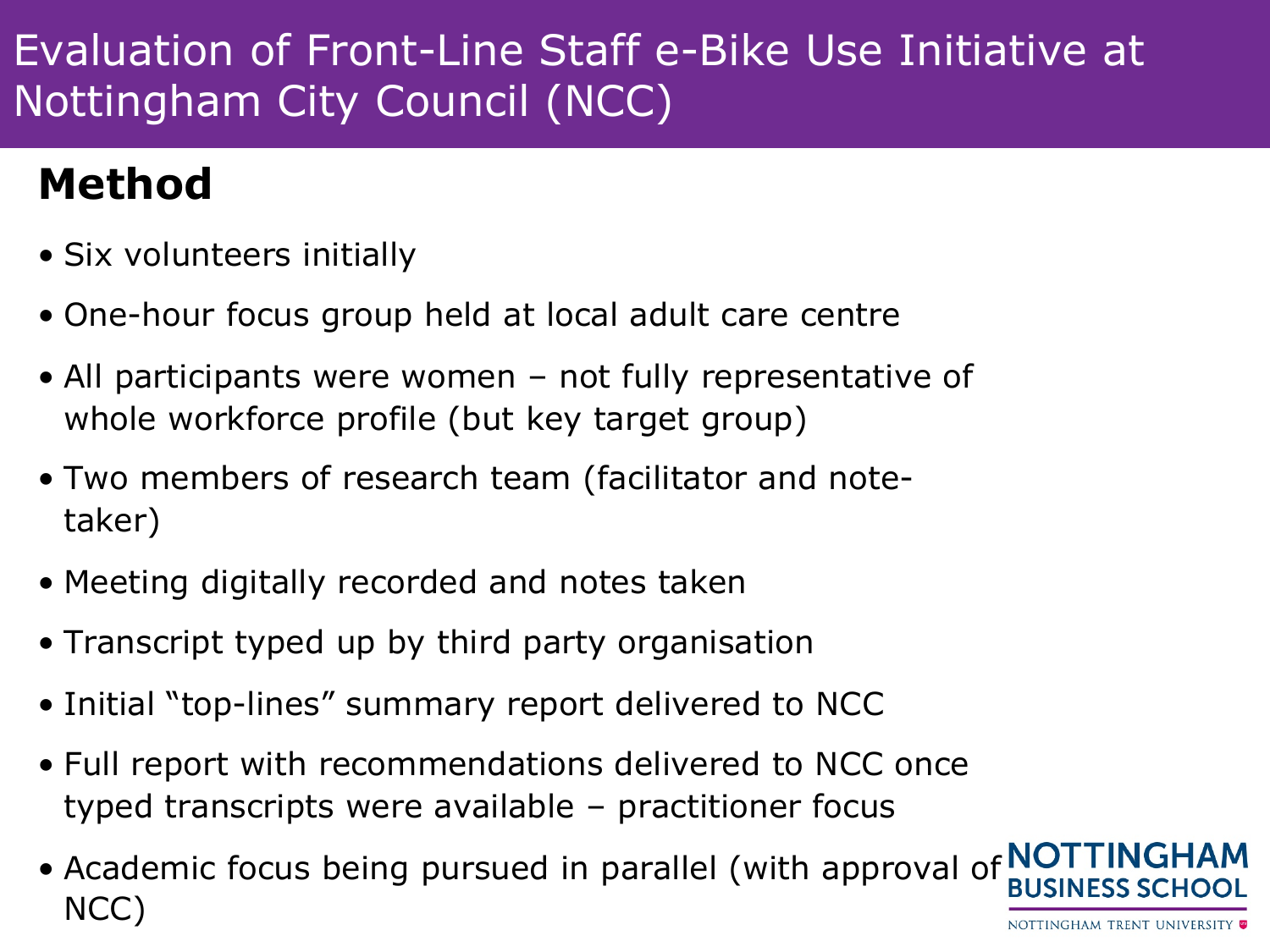#### **Monitoring framework: A composite model of**

**sociomaterial success: proposal, project, practice, pause** (adapted from Woodall, Rosborough and Harvey, 2018)

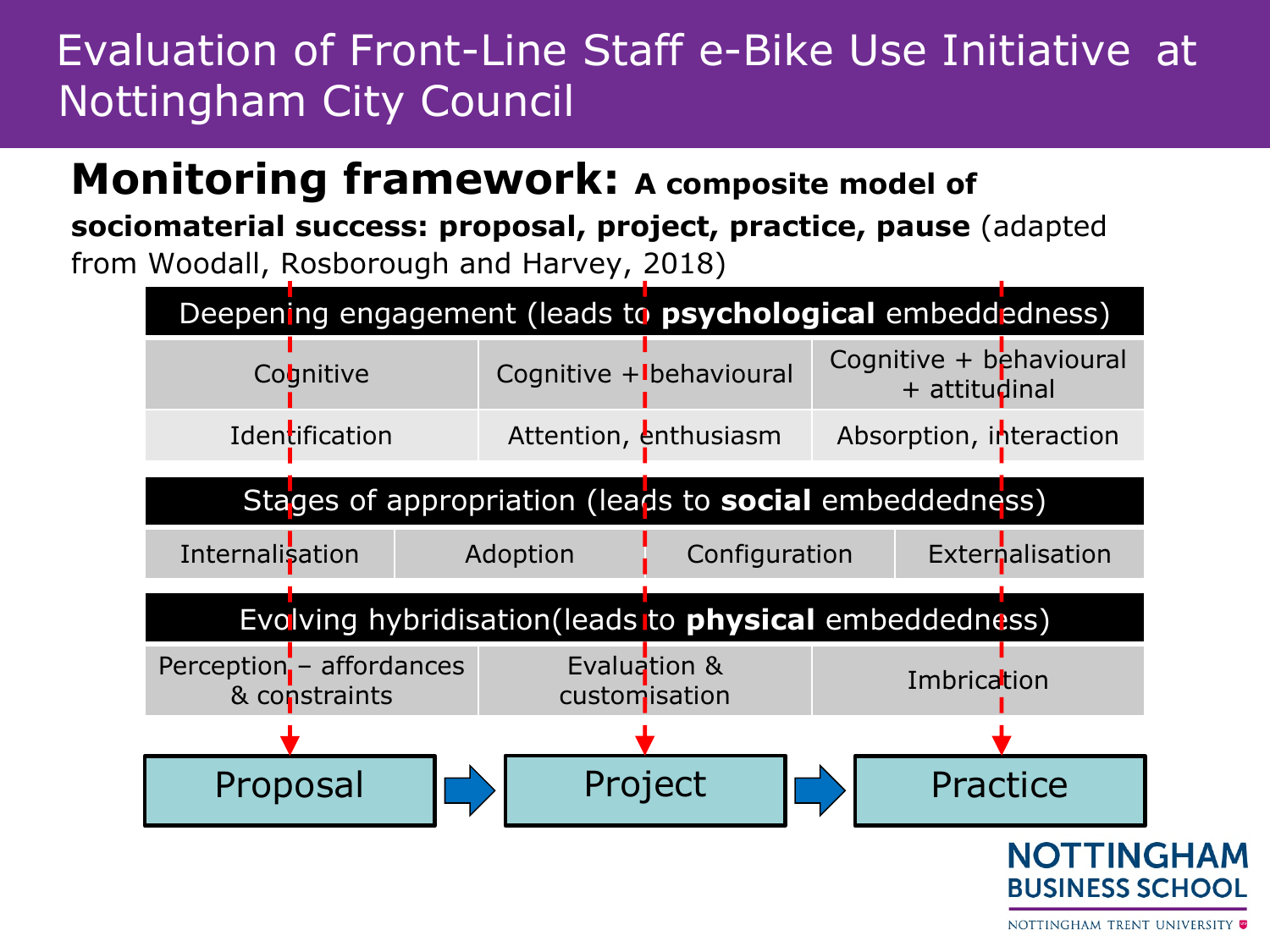**A composite model of sociomaterial success:**  Psychological, social & physical embeddedness

q**Proposal:** Awareness – identification; cognitive engagement; internalisation; perception of affordances and constraints

q**Project:** Rehearsal – behavioural engagement; attention & enthusiasm; adoption and configuration; evaluation and customisation

q**Practice:** Habituation – attitudinal engagement; absorption and interaction; externalisation; imbrication



TINGH **BUSINESS SCHOOL**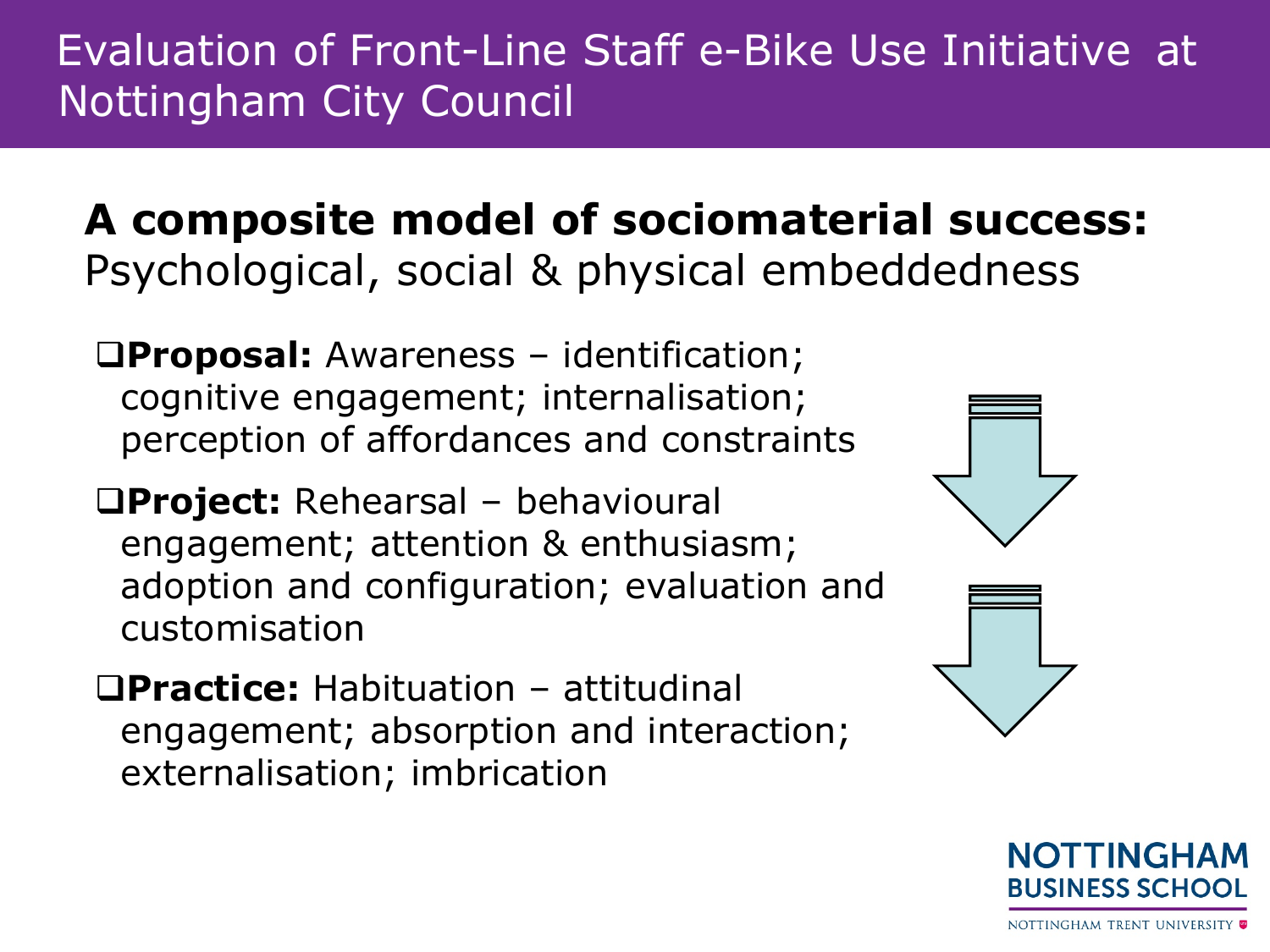**Sociomaterial failure:** embeddedness (either psychological, social or physical) does not occur

| Pause 1<br>Pause for<br>thought       | <b>Pause 2</b><br>Temporary pause | Pause 3<br>Permanent pause | Pause 4<br>Practice without<br>purpose       |
|---------------------------------------|-----------------------------------|----------------------------|----------------------------------------------|
| Lack of<br>conviction or<br>certainty | Occasional<br>cessation           | Permanent<br>cessation     | 'Routine', at low<br>levels of<br>engagement |

## **Monitoring Method**

Pause

Focus group meeting with ASC group trialists at beginning ('proposal' stage) after 6 months (after 'project' stage) and after 12 months ('practice' or 'pause'?). Qualitative evaluation of evidence **NOTTINGHAM** 

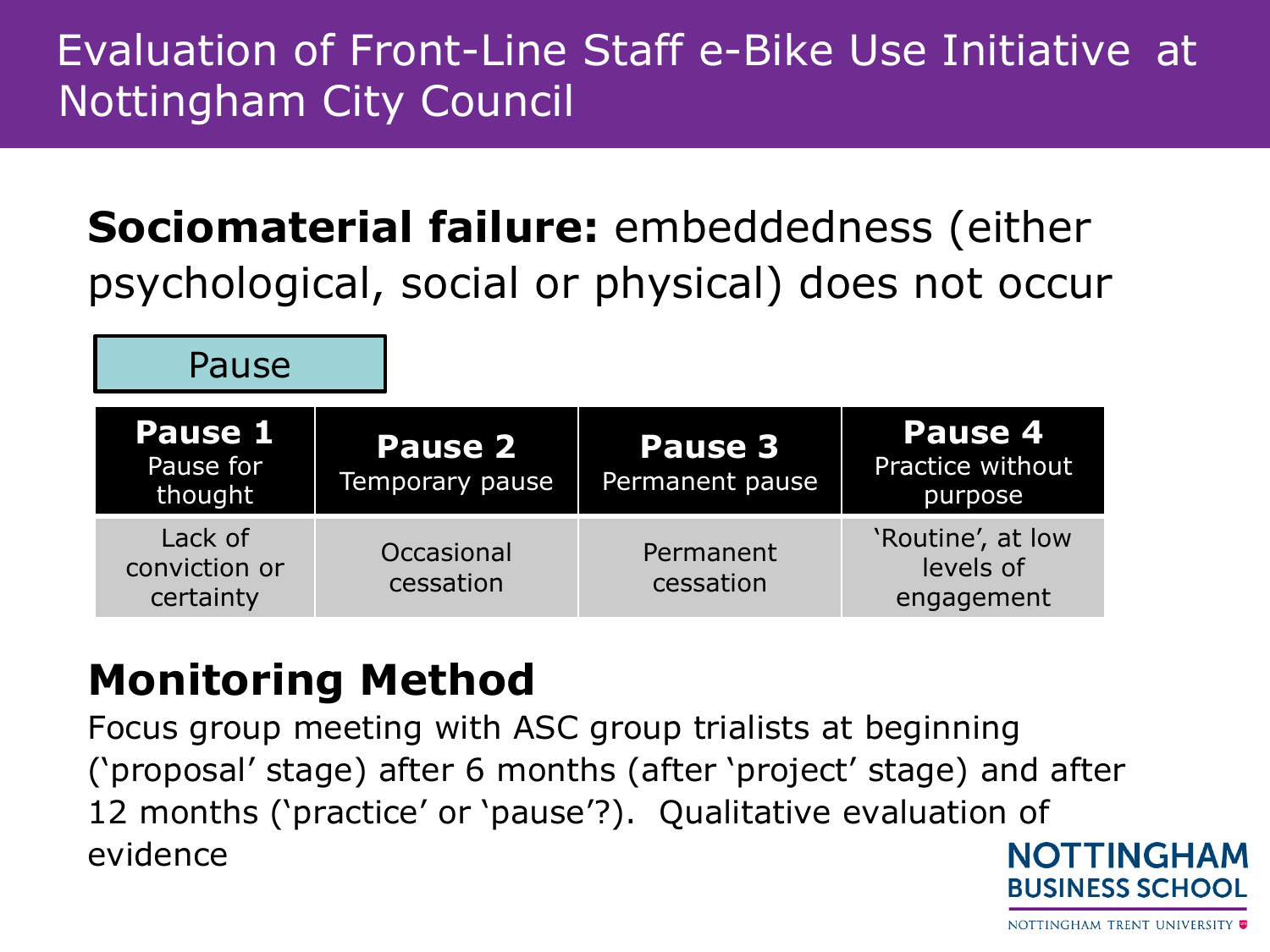### **Results – Proposal**

**Identification:** Awareness through e-mails, but neither welltargeted nor sufficiently clear. Communication improvements required

**Internalisation:** Volunteers keen to get started and to help NCC; feel 'special' (small 'select' group and cost + quality of bicycles); some cynicism regarding council motives

**Perceived affordances:** Presumed health benefits; cost-savings for motorists and bus riders. No comments regarding impact on service -

focus mainly on selves

**Perceived constraints:** Weather/traffic; security of, and personal liability for, e-bikes; maintenance/breakdown support?; poor fit/comfort in some cases

**Pause?** No lack of conviction, but some uncertainty due to perceived constraints. Overall, at proposal stage, perceived benefits outweigh perceived sacrifices. **NOTTINGHAM BUSINESS SCHOOL**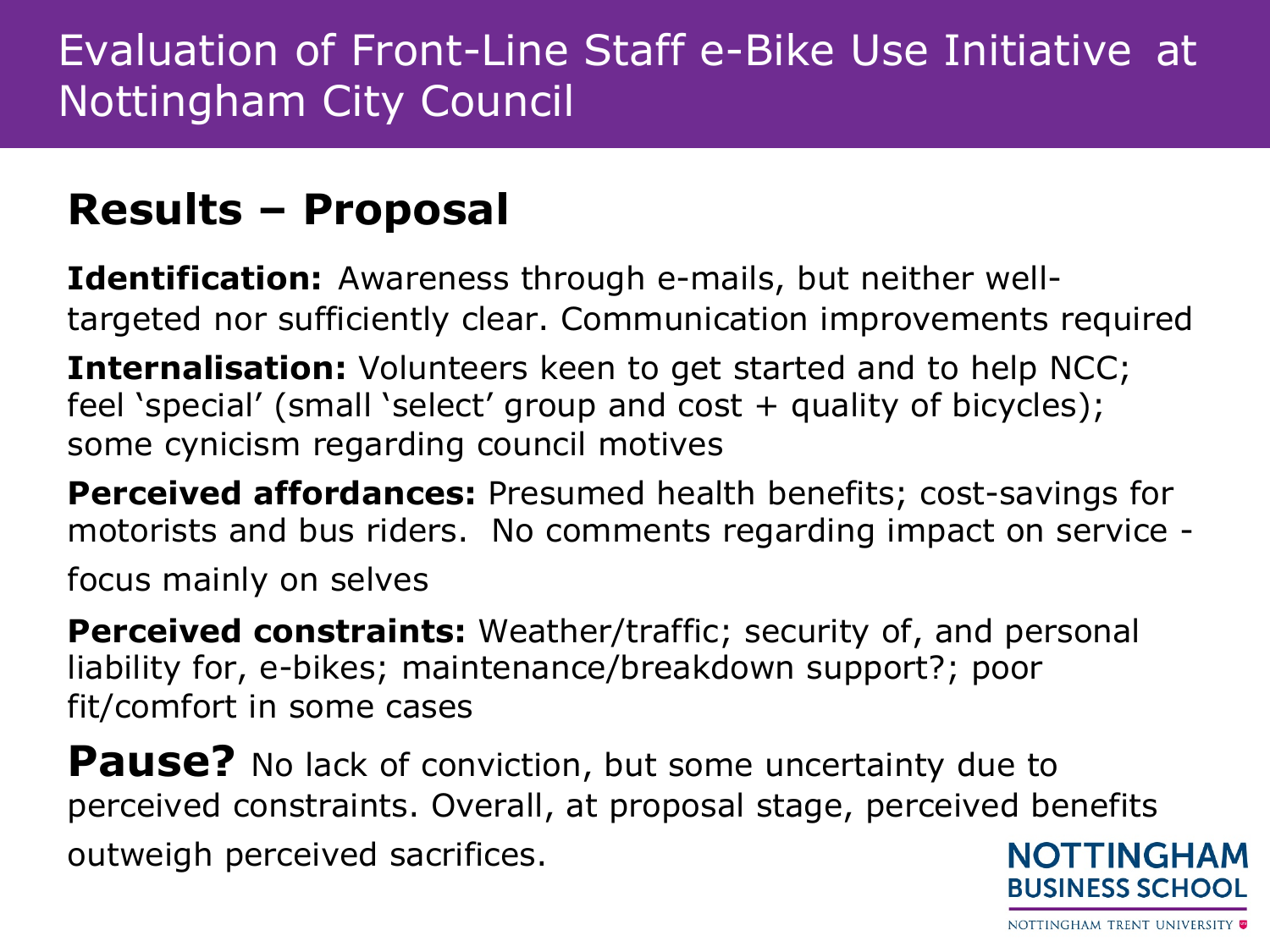#### **References**

- Behrendt, F. (2016). Why cycling matters for smart cities. Internet of bicycles for intelligent transport. *Journal of Transport Geography*, *56*, 157-164.
- Fishman, E., & Cherry, C. (2016). E-bikes in the Mainstream: Reviewing a Decade of Research. *Transport Reviews*, *36*(1), 72-91.
- Fyhri, A., & Fearnley, N. (2015). Effects of e-bikes on bicycle use and mode share. *Transportation Research Part D: Transport and Environment*, *36*, 45-52.
- Hertach, P., Uhr, A., Niemann, S., & Cavegn, M. (2018). Characteristics of single-vehicle crashes with ebikes in Switzerland. *Accident Analysis & Prevention*, *117*, 232-238.
- Huertas-Leyva, P., Dozza, M., & Baldanzini, N. (2018). Investigating cycling kinematics and braking maneuvers in the real world: e-bikes make cyclists move faster, brake harder, and experience new conflicts. *Transportation Research Part F: Traffic Psychology and Behaviour*, *54*, 211-222.
- Kroesen, M. (2017). To what extent do e-bikes substitute travel by other modes? Evidence from the Netherlands. *Transportation Research Part D: Transport and Environment*, *53*, 377-387.
- Langford, B. C., Chen, J., & Cherry, C. R. (2015). Risky riding: Naturalistic methods comparing safety behavior from conventional bicycle riders and electric bike riders. *Accident Analysis & Prevention*, *82*, 220- 226.
- Leger, S. J., Dean, J. L., Edge, S., & Casello, J. M. (2019). "If I had a regular bicycle, I wouldn't be out riding anymore": Perspectives on the potential of e-bikes to support active living and independent mobility among older adults in Waterloo, Canada. *Transportation Research Part A: Policy and Practice*, *123*, 240- 254.**NOTTINGHAM**